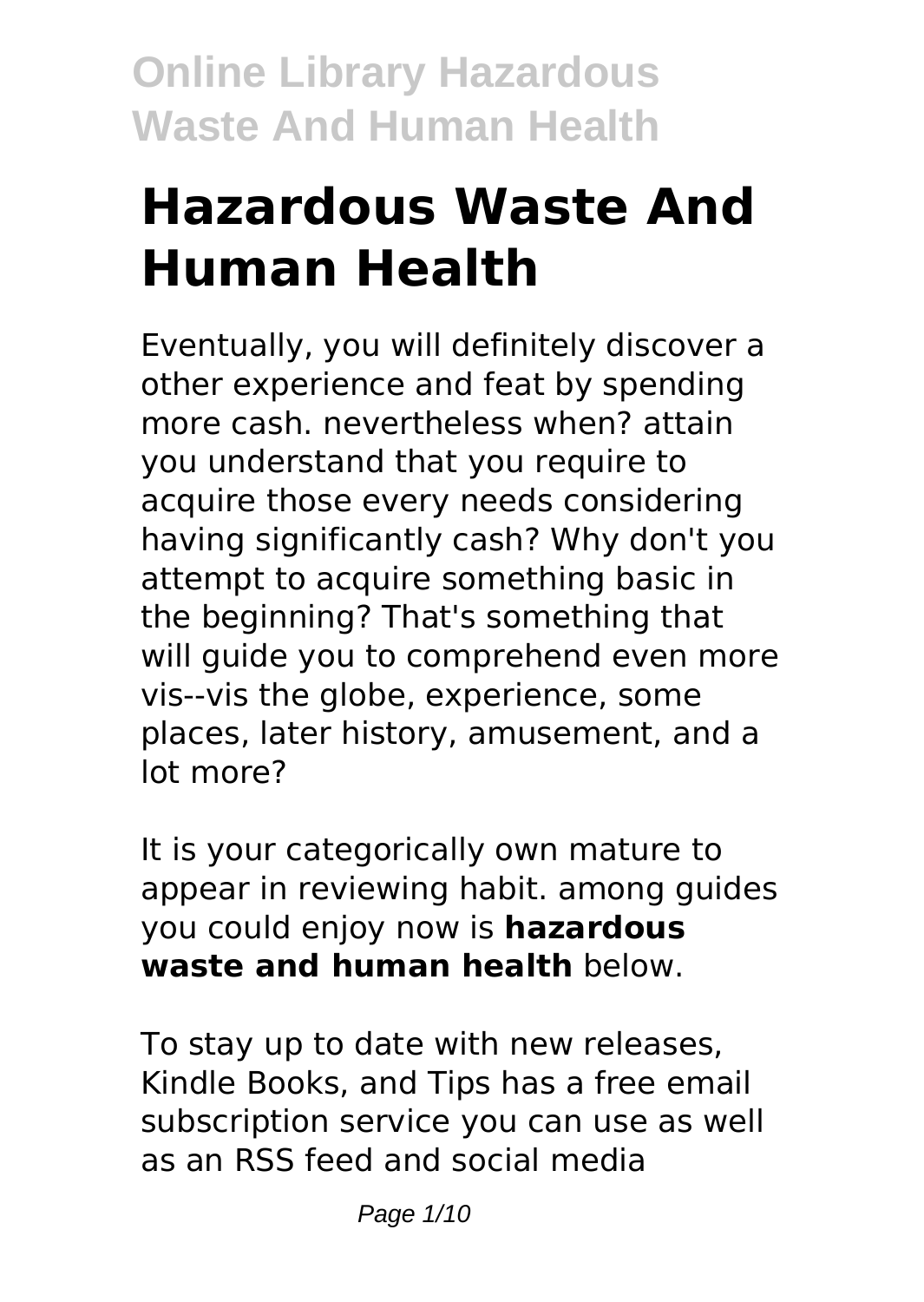accounts.

## **Hazardous Waste And Human Health**

How Hazardous Waste Affects Human Health The occurrence of adverse health effects is dependent on the way the hazardous chemical enters the body. Some hazardous chemicals absorb rapidly through the skin, while others don't at all. The toxicity of a chemical also determines the effect on the body.

## **Effects of Hazardous Waste on Human Health & The Environment**

Simply defined, a hazardous waste is a waste with properties that make it dangerous or capable of having a harmful effect on human health or the environment. Hazardous waste is generated from many sources, ranging from industrial manufacturing process wastes to batteries and may come in many forms, including liquids, solids gases, and sludges.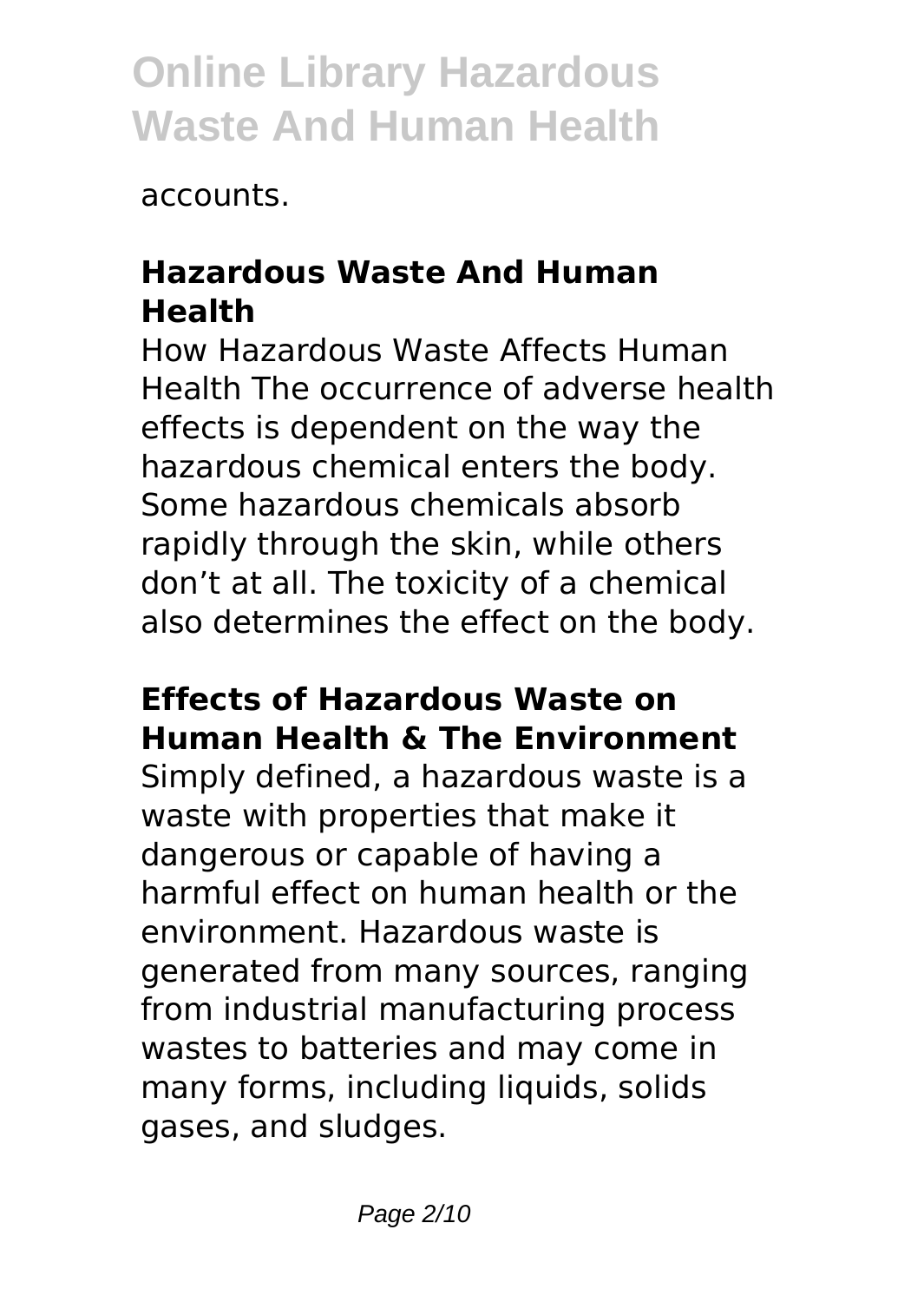### **Learn the Basics of Hazardous Waste | US EPA**

Hazardous waste, by definition, has the potential to negatively affect human health and the environment, which is why it is so strictly regulated. Hazardous wastes are either specifically listed as hazardous by EPA or a state, or exhibit one or more of the following characteristics: ignitability, corrosivity, reactivity, or toxicity.

### **Wastes | EPA's Report on the Environment (ROE) | US EPA**

Health effects of residential hazardous waste exposure, previously partially unrecognized, were highlighted. Sufficient evidence was found of association between exposure to oil industry waste that releases high concentrations of hydrogen sulphide and acute symptoms.

## **Hazardous waste and health impact: a systematic review of ...**

Hazardous waste carries environmental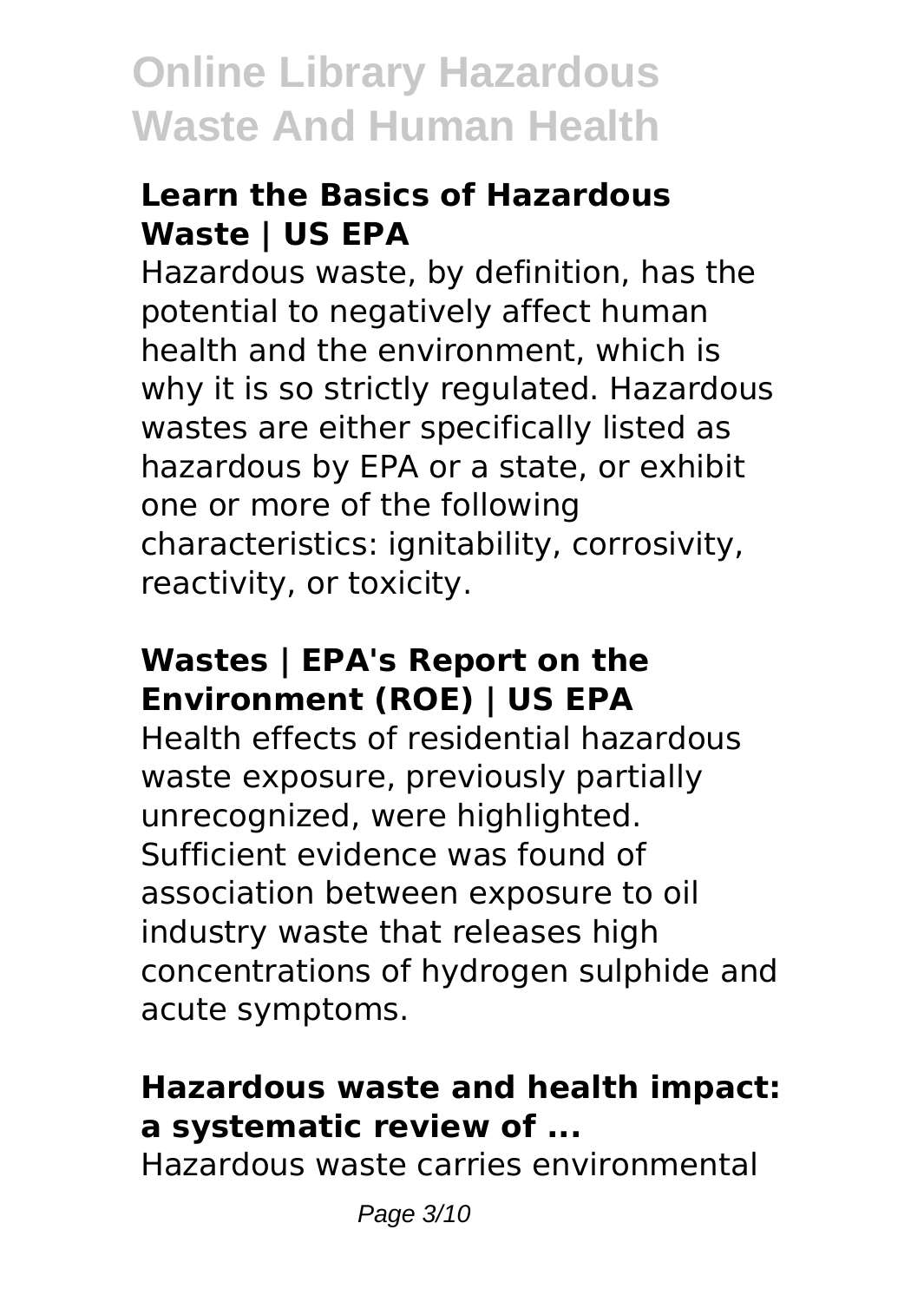risks and also health risks for humans and wildlife. Some pollutants such as mercury can accumulate in human and animal tissue, thus compounding their effects. Hazardous waste is primarily generated by industry and businesses. Although regulations exist, contamination still occurs.

### **Health Effects of Hazardous Waste | Bizfluent**

Deep, compacted burial and, in particular, incineration of medical waste are essential to eliminate the associated health risks. Inorganic waste, such as fuel ash, can be hazardous to health. Items such as empty pesticide containers should be crushed and buried to ensure that they are not accidentally recycled.

### **8.1 Human waste and health - World Health Organization**

Waste is considered 'hazardous' under environmental legislation when it contains substances or has properties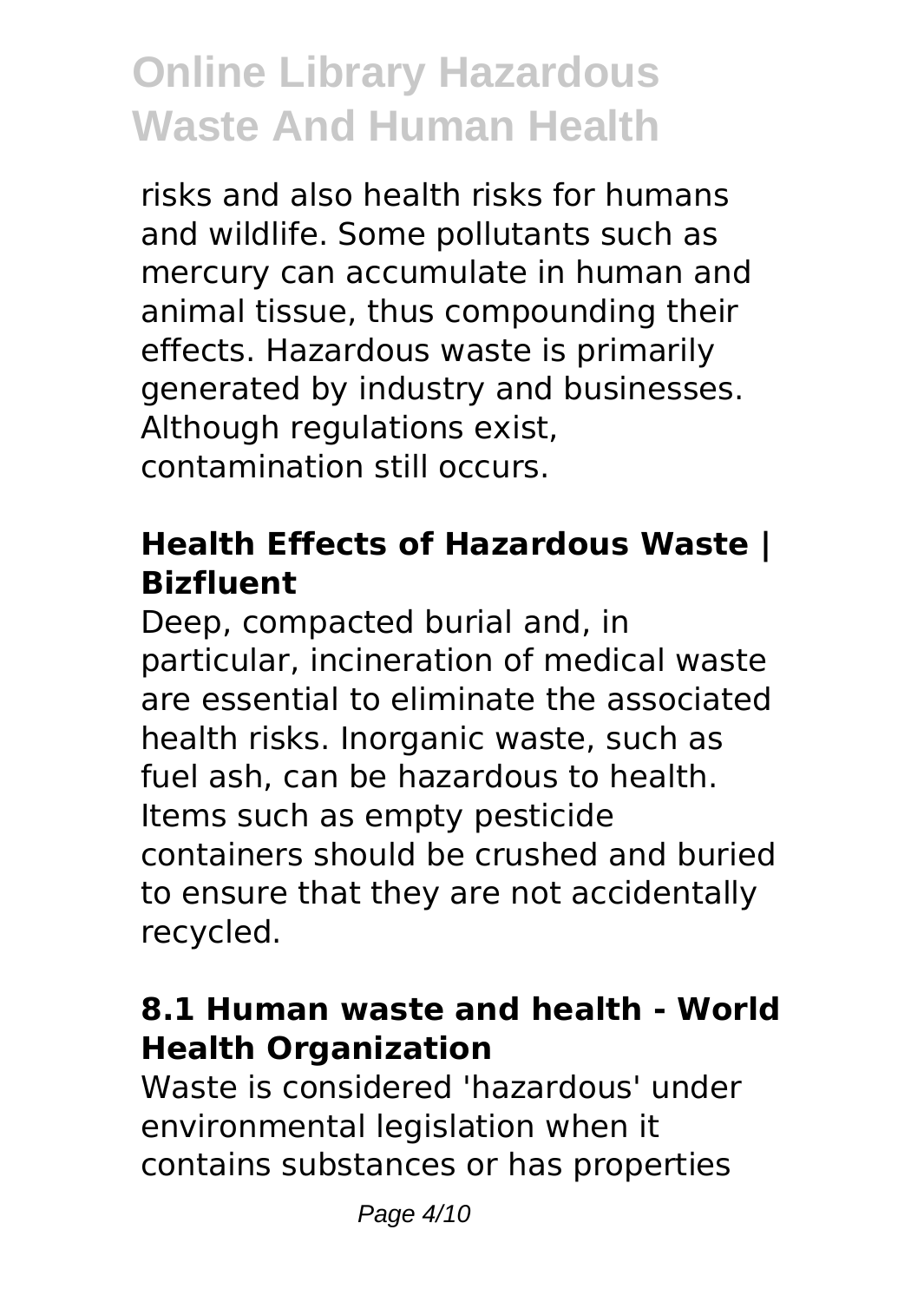that might make it harmful to human health or the environment. This does not.

### **Hazardous waste - Health and Safety Executive**

It briefly covers emergency response for hazardous waste sites. For additional information on response to releases of hazardous substances, see OSHA's Hazardous Waste Operations and Emergency Response (HAZWOPER) Safety and Health Topics page and the Emergency Preparedness and Response main page.

#### **Hazardous Waste - Occupational Safety and Health ...**

Human Health Risk Assessment Protocol for Hazardous Waste Combustion Facilities Cover Section (PDF) (33 pp, 400K) Cover pages, Acknowledgments, Tables of Contents, Figures, and Tables, as well as lists of Acronyms and an indexed list of parameters found in the HHRAP.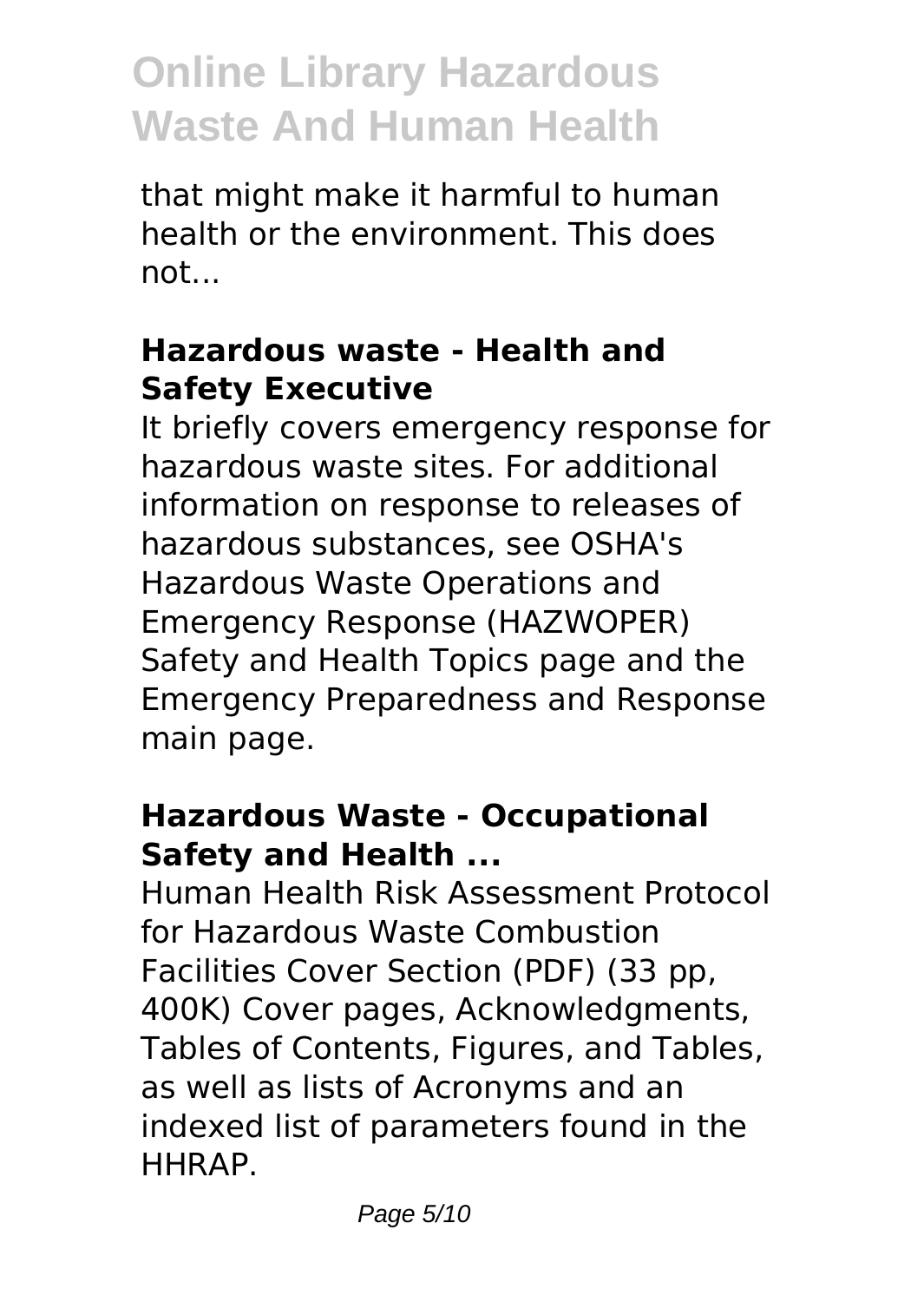#### **Human Health Risk Assessment Protocol for Hazardous Waste ...**

Household Hazardous Waste collection facilities now open Seattle Public Utilities' Household Hazardous Waste collection facilities are now open with regular hours. Sites are open for essential trips only. For more information and how to store waste safely, visit kingcountyhazwastewa.gov.

#### **Where to Dispose of Household Hazardous Waste - Utilities ...**

(1) Imports and Exports of Hazardous WasteThis rule amends existing regulations regarding the export and import of hazardous wastes from and into the United States. EPA is making these changes to provide greater protection to human health and the environment by making existing export and import related requirements more consistent with the current importexport requirements for shipments between members of the Organization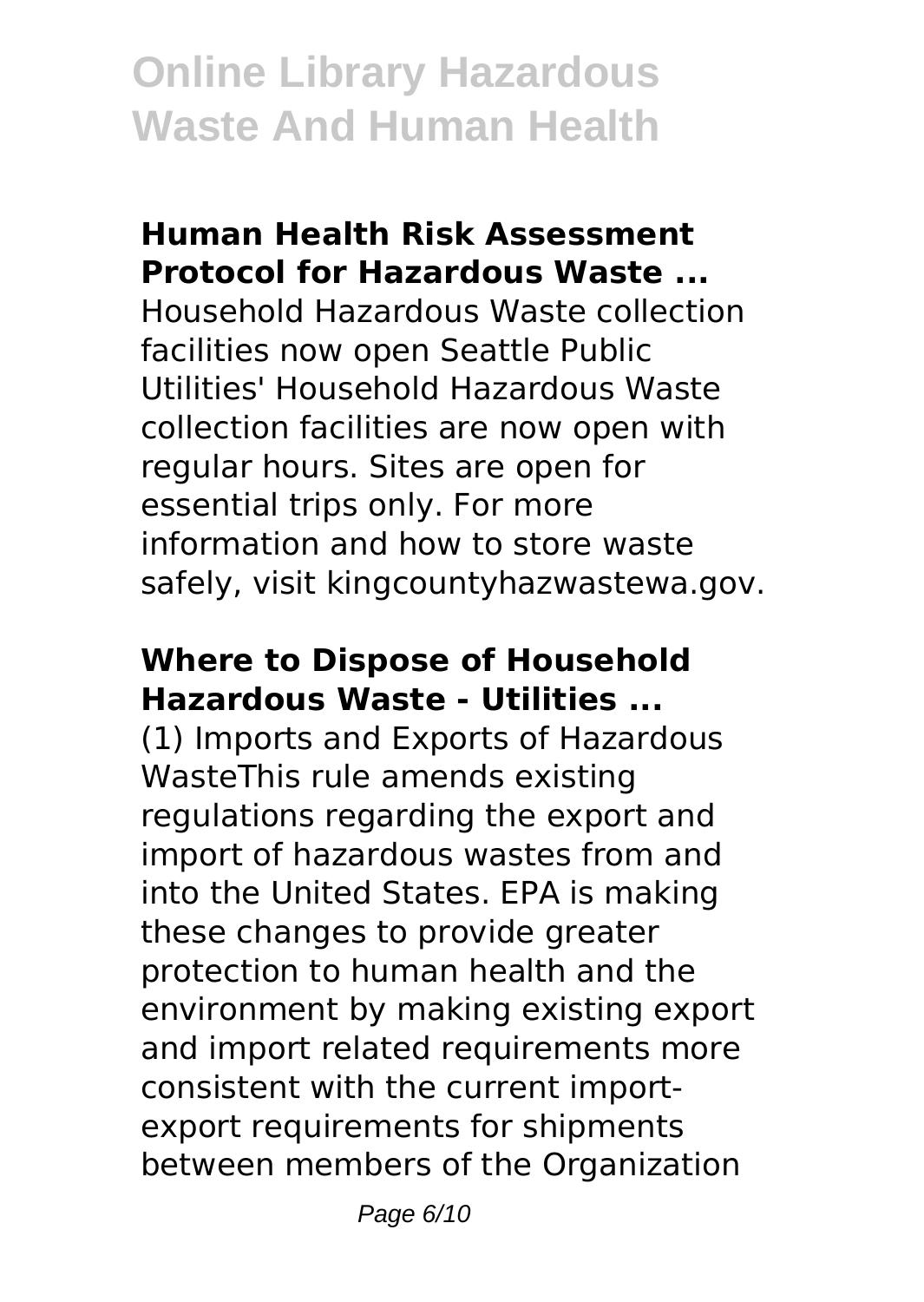for Economic Cooperation and Development (OECD); enable electronic ...

## **Solid & Hazardous Waste Branch | HW rules (2020)**

Hazardous wastes pose a greater risk to the environment and human health than non-hazardous waste and thus require a stricter control regime. This is laid down in particular in Articles 17 to 20 of Directive 2008/98/EC.

#### **Hazardous waste - Environment - European Commission**

Hazardous wastes are discarded materials with properties that make them potentially harmful to human health or the environment.

## **Hazardous Material/Waste**

Contact Laboratory Services in Health Sciences Academic Services and Facilities to set up an account with a UW waste contractor. Shipping for off-site treatment and disposal is required for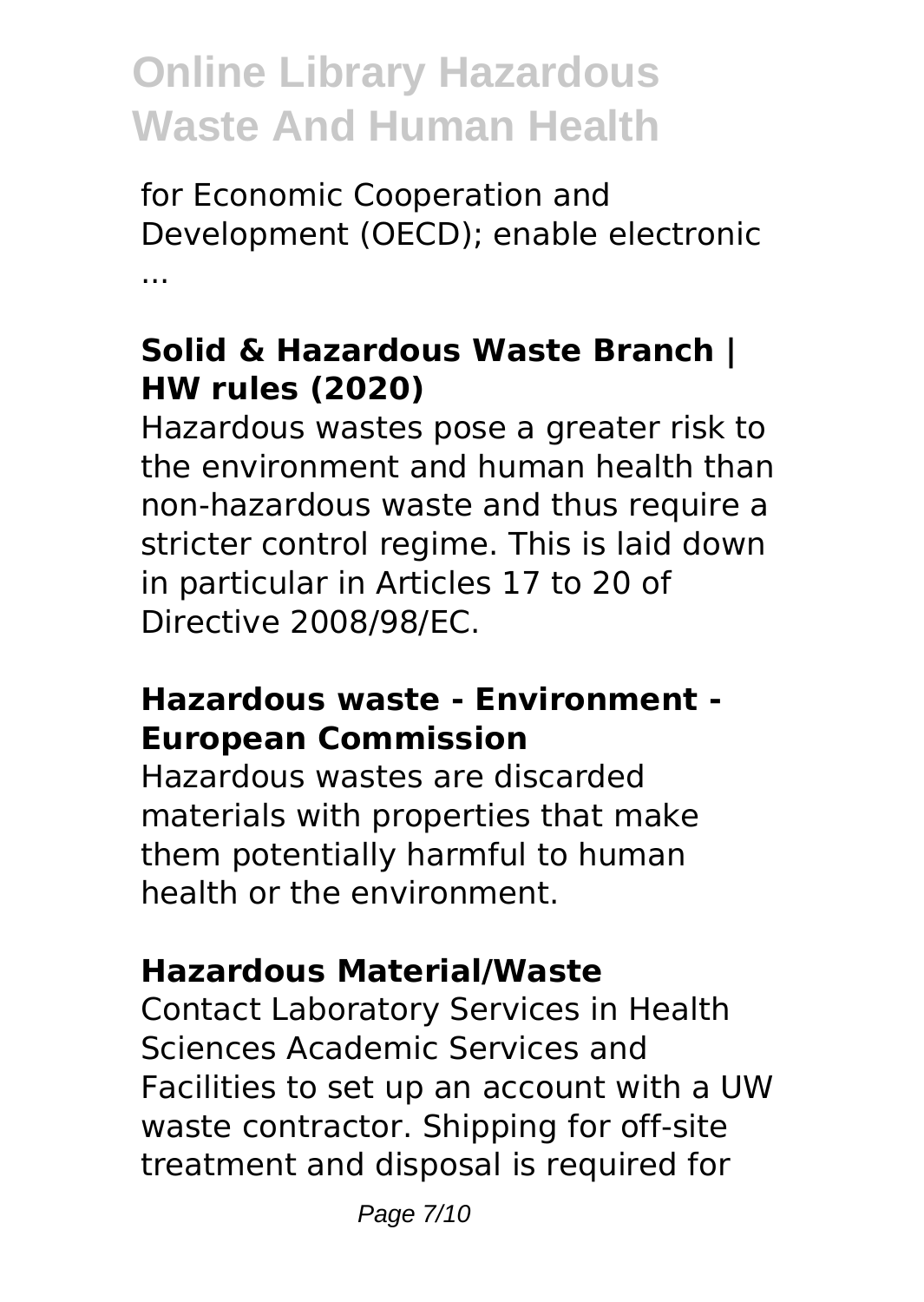some types of waste, such as trace chemo waste , certain pathological waste, and biosafety level 3 (BSL-3) animal carcasses, tissues and bedding.

## **Biohazardous Waste | EHS**

waste management principles: it requires that waste be managed without endangering human health and harming the environment, in particular without risk to water, air, soil, plants or animals, without causing a nuisance through noise or odours, and without adversely affecting

#### **Waste and human health: Evidence and needs Meeting report ...**

POPs or Persistent Organic Pollutants, represent the most harmful element for the ecosystem and for human health, for example, industrial chemicals and agricultural pesticides. These chemicals can accumulate in fish and cause serious damage to human health.

## **Health Risk Associated with**

Page 8/10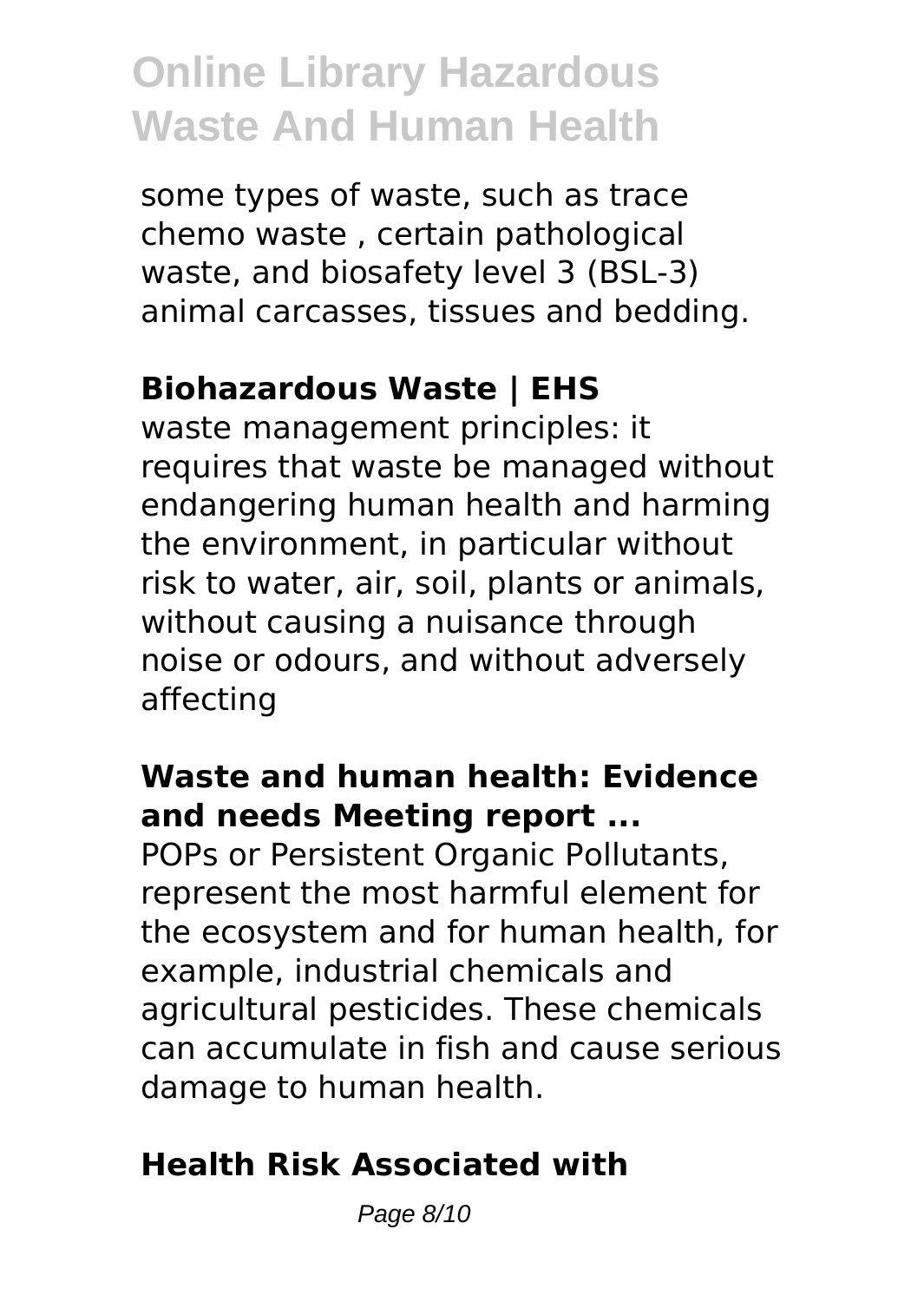## **Hazardous Waste | Ecology**

The Hazardous Waste Management Program currently oversees the secure medicine return program in King County. Next year, the program will be transitioned to the Washington State Department of Health and available statewide. How do you participate in National Drug Take Back Day? Visit MED-Project.org to find a drop-box near you, or text MEDS to ...

#### **Safe medicine disposal in King County | Hazardous Waste ...**

Superfund: Cleaning up the Nation's Hazardous Wastes Sites. Cleans up abandoned, accidentally spilled, or illegally dumped hazardous waste that poses a current or future threat to human health or the environment. Contaminated Site Clean-up Information (CLU-IN). Technology Innovation Office (TIO).

### **Hazardous Waste - Control and Prevention | Occupational ...**

Page 9/10